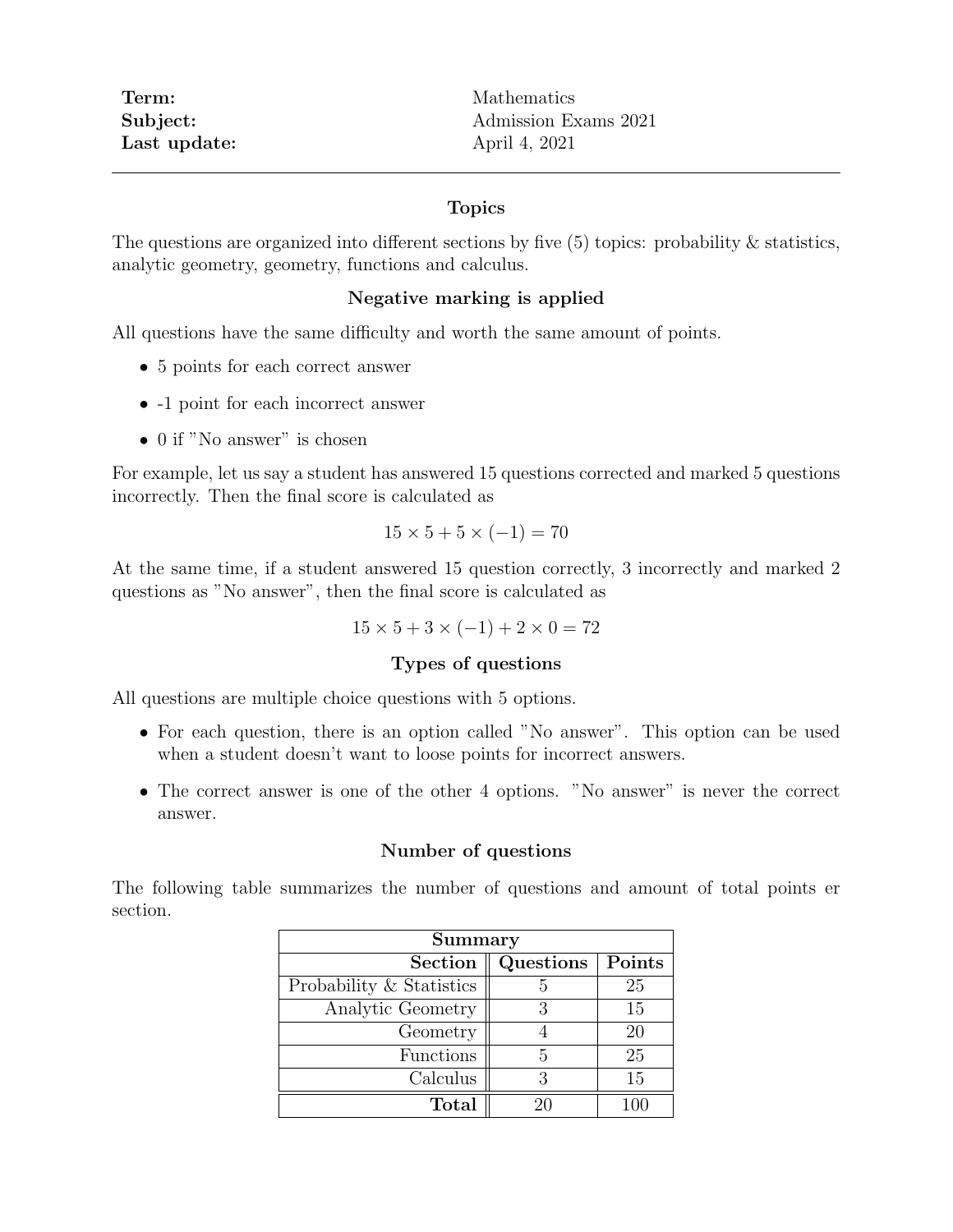## 1 Probability & Statistics

1. (5 points) Find the value of  $P(7,3)$ , where

$$
P(n,k) = \frac{n!}{(n-k)!}
$$

- A. 84
- B. 840
- C. 410
- D. 210
- E. No answer.
- 2. (5 points) Find the arithmetic mean of the following numbers: 6, 5, 7, 9, 11.
	- A. mean  $= 7.6$
	- B. mean  $= 9.22$
	- C. mean  $= 7$
	- D. mean  $= 8$
	- E. No answer
- 3. (5 points) A bag contains 10 balls. 7 of them are red and 3 of them are blue. If one of the balls is chosen at random what is the probability that it is a red ball?
	- A. 7 B. 3/7 C. 3/10 D.  $7/10$ E. No answer.
- 4. (5 points)  $A^C$  denotes the complementary event of A. Two events A, B are independent, and  $P(A^C) = \frac{3}{4}$ ,  $P(A^C \cap B) = \frac{1}{4}$ . Find the probability  $P(A \cup B)$ .
	- A.  $\frac{7}{12}$  $B. \frac{1}{12}$  $\mathbf{C.}$   $\frac{1}{2}$ D.  $\frac{1}{3}$ E. No answer.
- 5. (5 points) How many different words can be created by rearranging the letters of the word "AABC"
	- A. 24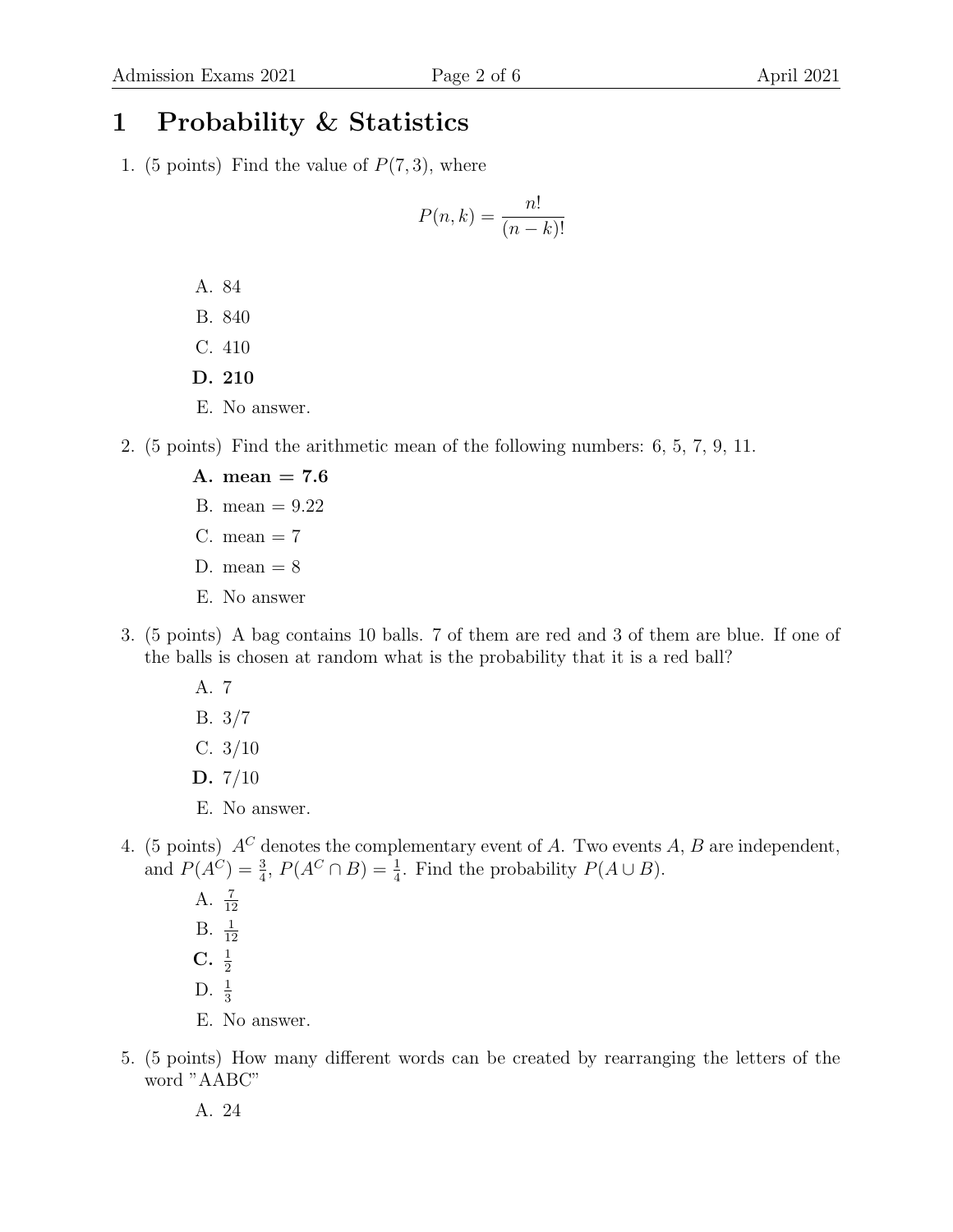B. 12 C. 4 D. 6 E. No answer.

# 2 Analytic Geometry

1. (5 points) Find the sum of the components of the vector  $\vec{a} + \vec{b}$ , where the vectors  $\vec{a}$  and  $\vec{b}$  are given in the following form

$$
\vec{a} = (1,3)
$$
, and  $\vec{b} = (4,-2)$ 

A. 2 B. 4 C. (5,1) D. 6

- E. No answer.
- 2. (5 points) Find the scalar product of the following two vectors

 $\vec{u} = (6, -2, -3);$  and  $\vec{v} = (3, 5, 1)$ 

Hint: a scalar product between two vectors can be found by the following formula

 $\vec{u} \cdot \vec{v} = u_1v_1 + u_2v_2 + u_3v_3$ , for  $\vec{u} = (u_1, u_2, u_3), \quad \vec{v} = (v_1, v_2, v_3)$ 

- A. (18,-10,-3) B. 5 C. 25 D. 31
- E. No answer.

3. (5 points) Find the minimum distance between the line  $y = 3$  and the point  $P(1, 0)$ .

- A. 1
- B. 3
- C. 2
- D. 1.2
- E. No answer.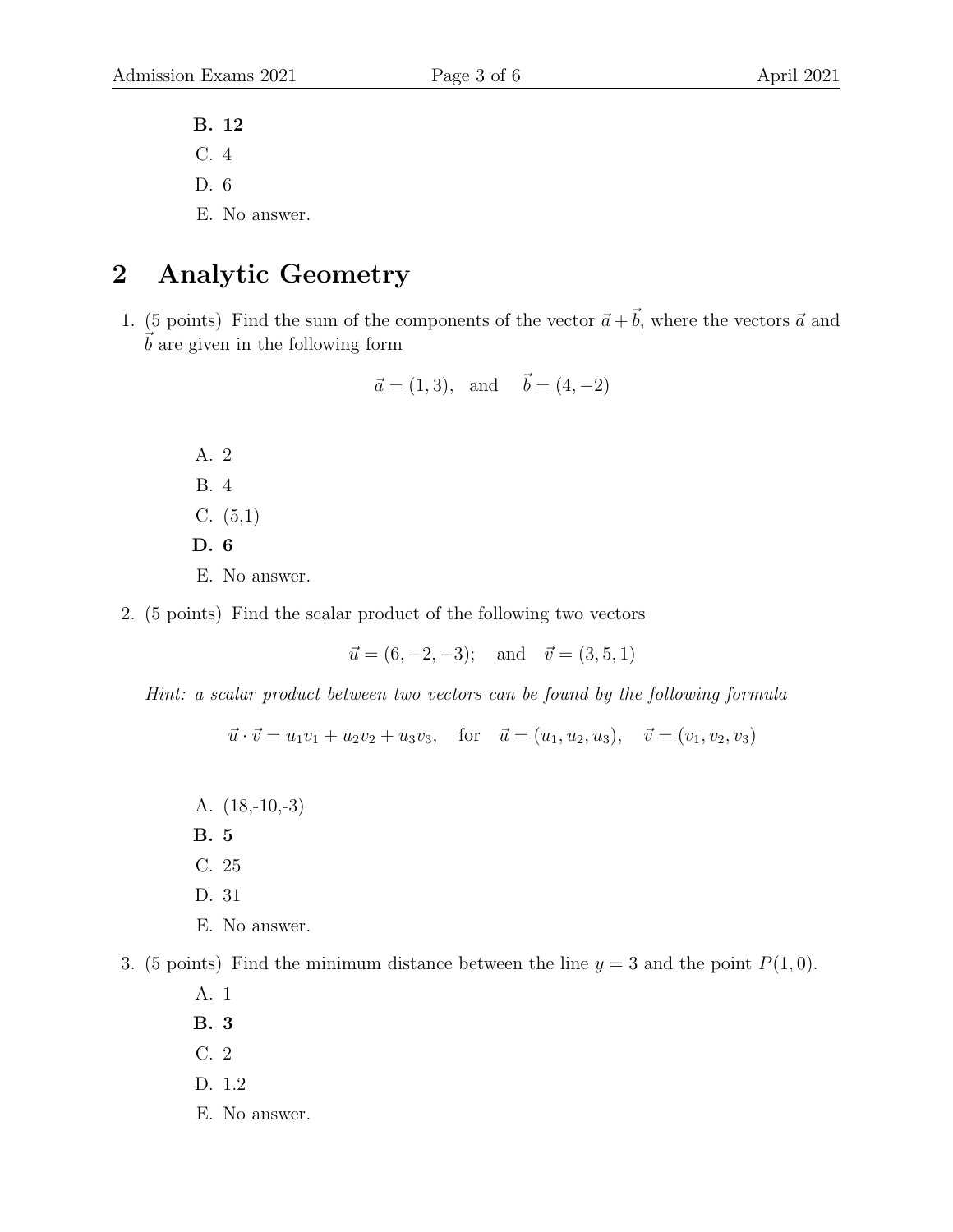## 3 Geometry

- 1. (5 points) Adjacent sides of a parallelogram have the length of 12 cm and 14 cm, and the angle between them is 30◦ . Find the area of the parallelogram.
	- A. 168
	- B. 112
	- C. 42
	- D. 84
	- E. No answer.
- 2. (5 points) The sum of all three sides of an isosceles triangle  $\triangle$  ABC (AB = AC) with the base BC is 19. The sum of all three sides of an equilateral triangle  $\triangle$  ACD is 15 cm. Find the length of BC.
	- A. 9
	- B. 5
	- C. 10
	- D. 14
	- E. No answer.
- 3. (5 points) Find the longest side of a right-angled triangle (the side opposite the right angle) if the other sides are equal to  $a = 3/5$  and  $b = 4/5$ .
	- A. 1
	- B. 5
	- C. 8/5
	- D. 1/5
	- E. No answer.
- 4. (5 points) Find the area of sector of a circle with radius 6 cm If angle of sector is 180◦
	- A.  $36\pi$  cm
	- B.  $\pi/6$  cm
	- C.  $18\pi$  cm
	- D.  $6\pi$  cm
	- E. No answer.

# 4 Functions

1. (5 points) Given  $f(x) = 2 + x$  and  $g(x) = 3 - x$ . Evaluate

$$
f(g(-5)) \quad \text{or} \quad (f \circ g)(-5)
$$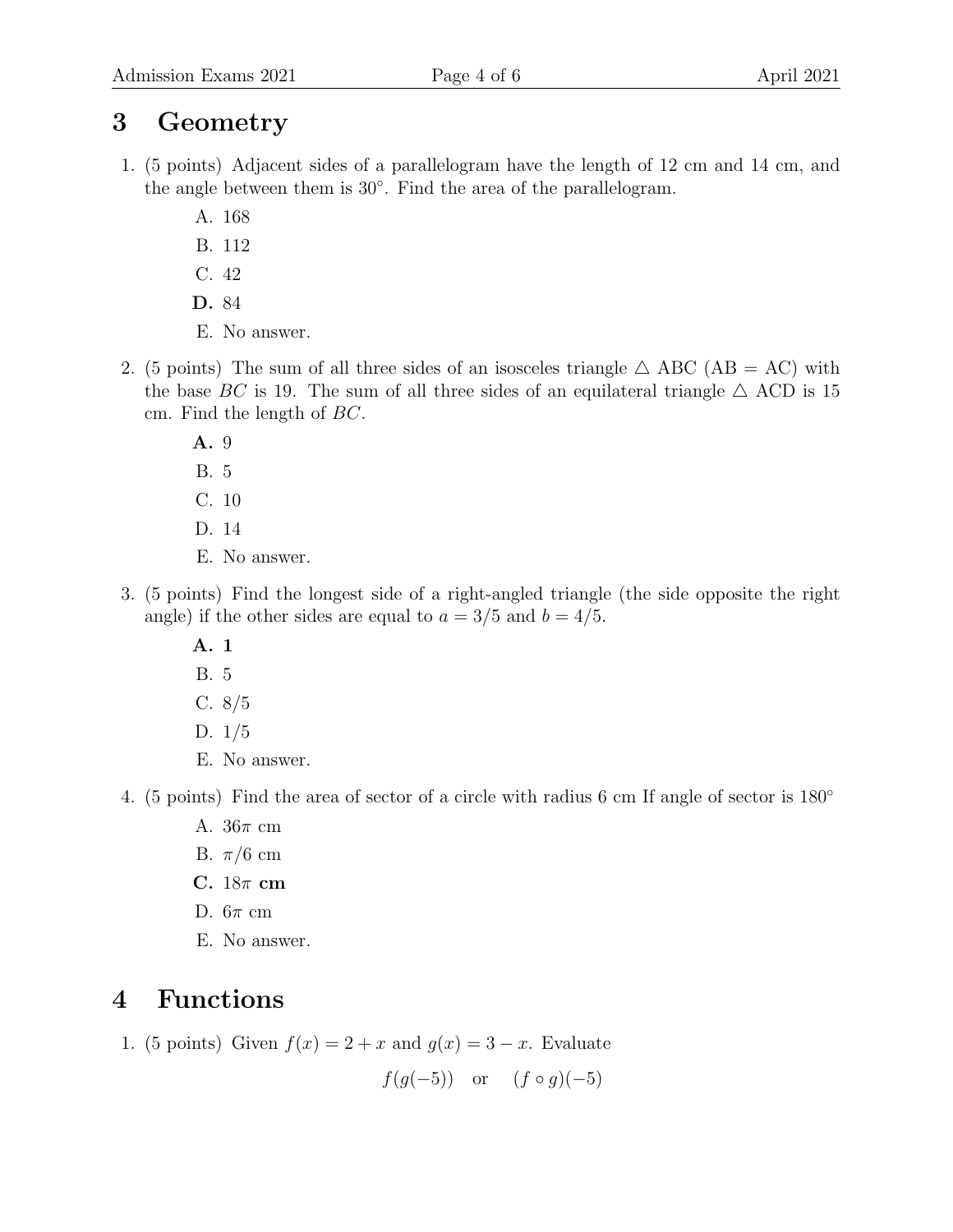- A. -2 B. 0
- C. 10
- D. -3
- E. No answer.
- 2. (5 points) Find the sum of all positive integer values of  $x$  that satisfies the following inequality

$$
\left(\frac{1}{2}\right)^{x-4} \ge \log_3 81
$$

- A. 3
- B. 0
- C. 1
- D. 7
- E. No answer.
- 3. (5 points) In the expansion of  $(x-3)^3$  find the coefficient of the  $x^2$  term.
	- A. 9
	- B. -3
	- C. 27
	- D. -9
	- E. No answer.

4. (5 points) Consider the function  $g(x) = (8 - x)/2$ . Evaluate  $g^{-1}(6)$ .

A. 1 B. -4 C. 5 D. -2 E. No answer.

5. (5 points) Find all values of x which satisfy the following equations

$$
\begin{cases} y = x^2 \\ y = -2x - 1 \end{cases}
$$

.

A.  $x = \pm 1$ **B.**  $x = -1$ C.  $x=1$ D.  $x = 0$ E. No answer.